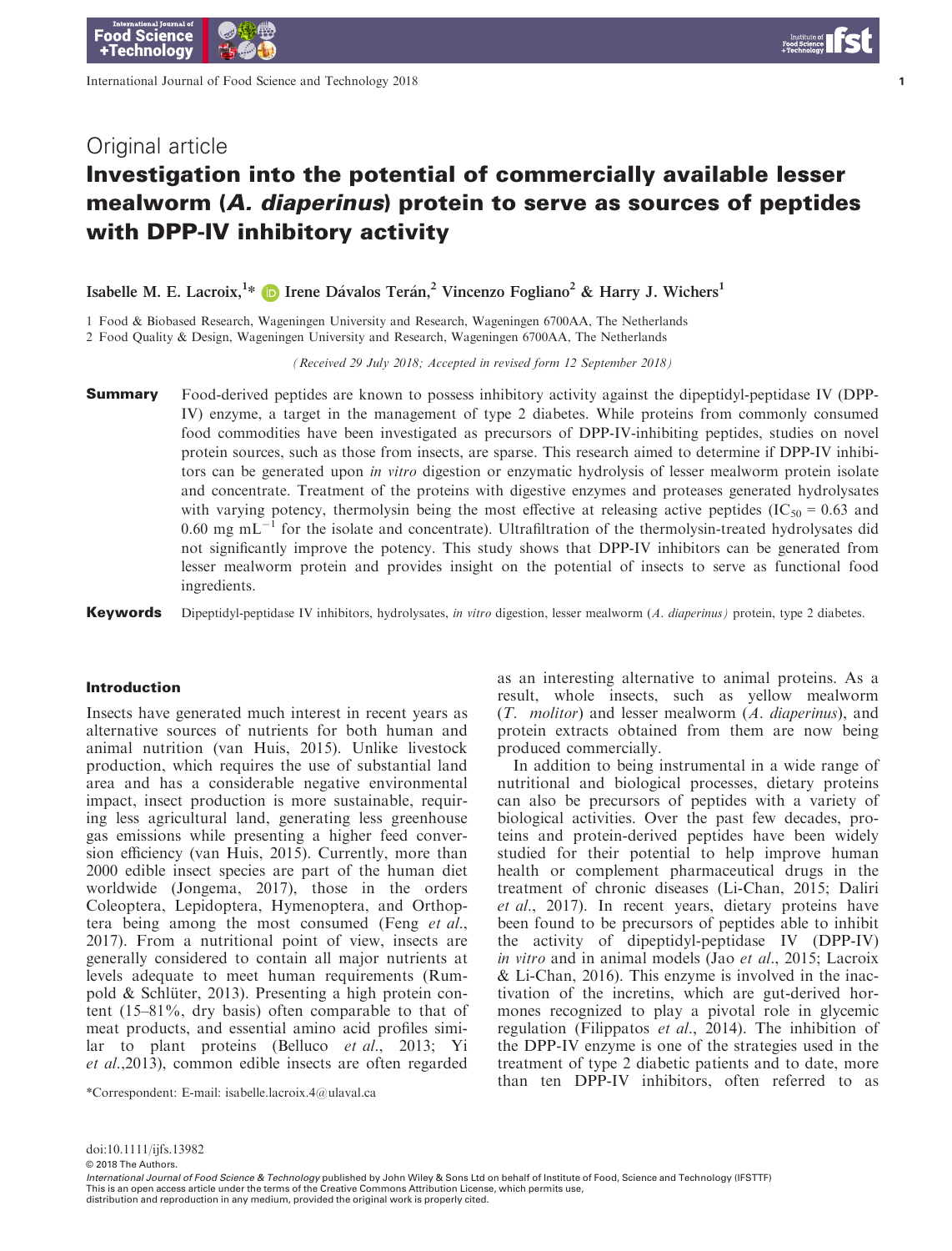'gliptins', have been approved (Deacon & Lebovitz, 2016). The discovery that natural DPP-IV inhibitors could be produced from dietary proteins has generated great interest in their potential to help improve blood glucose levels. As a result, numerous studies on the production and identification of protein-derived DPP-IV inhibitors have been conducted, resulting in the discovery of more than 150 DPP-IV-inhibiting peptides displaying a wide range of potencies  $(IC_{50}$  values ranging from 5  $\mu$ M to >20 000  $\mu$ M) (Lacroix & Li-Chan, 2016).

Although the nutritional properties of many common edible insect proteins have been investigated, knowledge on the potential of insect proteins to serve as precursors of peptides with biological activities is limited. To date, only a small number of edible insects have been used to generate bioactive peptides (e.g. Nongonierma & FitzGerald, 2017; Zielińska et al., 2017; Hall et al., 2018; Nongonierma et al., 2018). Therefore, the objective of the present study was to investigate the in vitro DPP-IV inhibitory effect of digests and hydrolysates obtained from lesser mealworm (A. diaperinus) protein isolate and concentrate, two food-grade ingredients commercially available in The Netherlands.

# Materials and methods

# **Materials**

Lesser mealworm protein concentrate (56.5% protein) and isolate (85.9% protein) were purchased from Proti-Farm (Ermelo, The Netherlands). Alcalase<sup>®</sup> (EC) 3.4.21.62, from *Bacillus licheniformis*,  $\geq$ 2.4 U g<sup>-1</sup>), Flavourzyme<sup>®</sup> (from *Aspergillus oryzae*,  $\geq 500 \text{ U g}^{-1}$ ), pepsin (EC 3.4.23.1, from porcine gastric mucosa,  $\geq 2500$  units mg<sup>-1</sup> protein), pancreatin (from porcine pancreas,  $8 \times$  USP specifications), papain (EC 3.4.22.2, from papaya latex,  $\geq 10$  units mg<sup>-1</sup> protein), thermolysin (EC 3.4.24.27, from Geobacillus stearothermophilus, 30–175 units  $mg^{-1}$  protein), recombinant human dipeptidyl-peptidase IV (DPP-IV, EC 3.4.14.5, expressed in Sf9 cells,  $\geq$ 4500 units  $\mu$ g<sup>-1</sup> protein), and diprotin A (Ile-Pro-Ile) were obtained from Sigma-Aldrich (Zwijndrecht, The Netherlands). Glypro-7-amido-4-methylcoumarin hydrobromide (H-Gly-Pro-AMC HBr) was from Bachem (Torrance, CA, USA), while 2,4,6-trinitrobenzenesulfonic acid (TNBS) was from J.T Baker (Thermo Fisher Scientific, Landsmeer, The Netherlands). Novex<sup>®</sup>  $10-20\%$  Tricine Protein Gels and PageBlue™ Protein Staining Solution were obtained from Thermo Fisher Scientific. The Precision Plus Protein<sup>TM</sup> Dual Xtra Prestained Protein Standards were from Bio-Rad (Veenendaal, The Netherlands). All other chemicals used were analytical grade.

# Characterization of the lesser mealworm protein isolate and concentrate by SDS-PAGE

The proteins of the commercial lesser mealworm protein concentrate and isolate were characterized by sodium dodecyl sulfate-polyacrylamide gel electrophoresis (SDS-PAGE).

The un-treated protein concentrate and isolate  $(50 \text{ mg } \text{mL}^{-1})$  were solubilized in 0.01 M Tris-HCl buffer containing EDTA overnight and centrifuged at 10 000  $g$  for 5 min. The supernatants were combined with  $10 \mu L$  of tricine SDS sample buffer  $(2X)$  and 2 µL of 2-mercaptoethanol to yield final sample concentrations ranging from 1 to 10 mg  $mL^{-1}$ . The mixtures were heated at 85 °C for 5 min, then centrifuged at 12 000 g using an Eppendorf 5414 D centrifuge (VWR, Amsterdam, The Netherlands) for 5 min and 15  $\mu$ L of the supernatants were loaded in a 10–20% Tricine Protein Gel. Protein bands were revealed using Coomassie blue stain. Molecular weight markers ranging from 5 to 250 kDa were run with the samples.

# In vitro digestion

The lesser mealworm concentrate and isolate were submitted to in vitro gastrointestinal digestion as described by Lacroix & Li-Chan (2012). In brief, samples were solubilized (30 g  $L^{-1}$  in deionized distilled (dd) water) overnight a 4 °C. The protein solutions were then adjusted to pH 2.0 using 6 <sup>M</sup> HCl and pre-incubated at 37 °C in a water bath shaker (GFL 1086; Burgwedel, Germany). Thereupon, pepsin was added (4% enzyme:substrate (E/S) ratio on a w/w protein basis) and the solutions were incubated for 1 h at  $37 \text{ °C}$ , after which the pH was increased to 5.3 using 0.9 <sup>M</sup> NaHCO<sub>3</sub>. Pancreatin (4% E/S) was added, the pH further adjusted to 7.5 with  $1 \text{ M NaOH}$  and the solutions were incubated for 2 h at 37 °C. The digested lesser mealworm isolate and concentrate samples were then heated at 80 °C for 15 min to inactivate the pancreatic enzymes, centrifuged using a Avanti J-26 XP centrifuge (Beckman Coulter, Brea, CA, USA) for 10 min at 12 100  $g$  and the supernatants were collected, filtered  $(0.45 \mu m)$  and freeze-dried. Protein content of the digests was determined by Dumas (FlashEA $^{\circ}$  1112 nitrogen and carbon analyser; Interscience, Breda, The Netherlands) using a nitrogen-to-protein conversion factor of 5.60 (Janssen et al., 2017). D-Methionine was used as the standard.

# Assessment of different proteases for hydrolysate production

Four commercially available enzyme products with different specificities (Alcalase, Flavourzyme, papain, and thermolysin) were tested for their ability to generate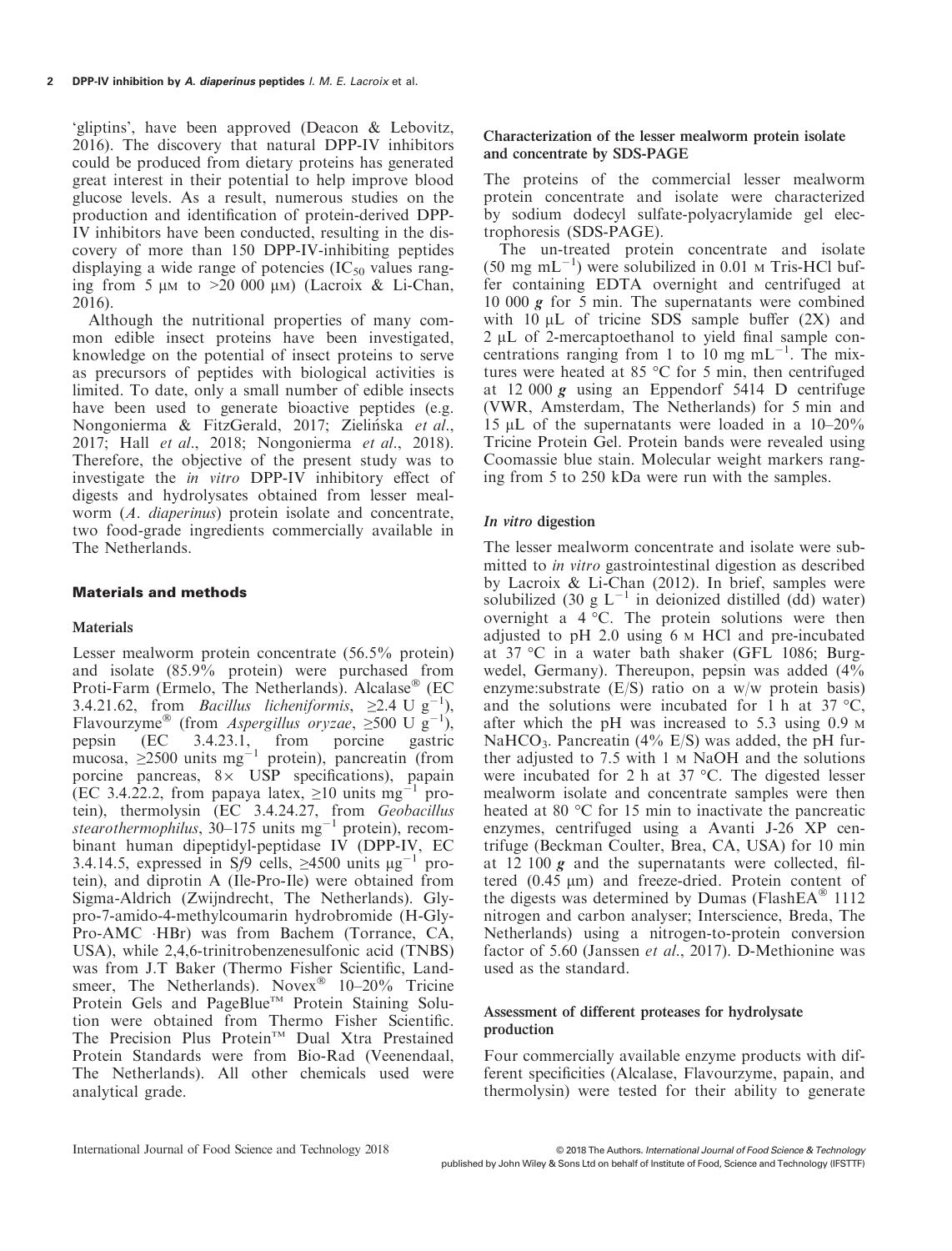mealworm concentrate and isolate hydrolysates with DPP-IV inhibitory activity. Prior to the screening, the proteolytic activity of each enzyme was measured using a colorimetric assay with the Folin-Ciocalteu reagent as presented in Sigma's Quality Control Test (Procedure for Enzymatic Assay of Protease, Casein as a Substrate. SSCASE1.001). The concentration of each enzyme to be used for the screening was determined based on the amount of enzyme found with Sigma's activity assay to yield 4.1 units of proteolytic activity in 30 mL of a 30 g  $L^{-1}$  protein solution. This activity represents an E/S ratio (w/w, protein basis) of  $3\%$  for Flavourzyme, the least active of the four proteases. This ratio falls within the range recommended by the manufacturer to obtain effective break down of proteins. For Alcalase, papain and thermolysin, E/S ratios of 0.5%, 2.2% and 0.01%, respectively, were used to obtain the same activity. It should be noted that exopeptidase activity, such as found in the Flavourzyme product, may not be accurately measured by this assay.

Mealworm concentrate and isolate solutions (30 g  $L^{-1}$  in dd H<sub>2</sub>O, protein basis, un-adjusted pH of 6.7) were pre-incubated in a water bath with a shaker to the desired temperature (55 °C for Alcalase, Flavourzyme and papain, and 70 °C for thermolysin) prior to adding the proteases (4.1 units of proteolytic activity). The mixtures were then incubated for 5 h with constant agitation. The resulting hydrolysates were centrifuged for 10 min at 12 100 g and the supernatants were collected, filtered  $(0.45 \mu m)$  and freeze-dried, and their protein content determined by the Dumas method (as described in the previous section) prior to being assayed for their effect on DPP-IV activity.

### Hydrolysis with thermolysin

Since, among the four enzymes investigated, thermolysin yielded the mealworm protein hydrolsates with the greatest DPP-IV inhibitory activity, this protease was selected for further investigation. Both un-treated mealworm concentrate and isolate were hydrolyzed with the protease, but this time the hydrolysis conditions were adapted, based on the enzyme's manufacturer specification (pH) and the outcome of preliminary trials (E/S ratio and duration of hydrolysis), in order to optimize enzymatic activity and, therefore, the release of active peptides. Mealworm protein solutions (30 g  $L^{-1}$  in ddH<sub>2</sub>O, protein basis) were adjusted to pH 8.0 using 1  $\mu$  NaOH and pre-incubated to 70 °C in a water bath with shaker. Thermolysin was then added (1% E/S) and the mixtures were incubated for 1 h. Hydrolysates were then centrifuged, the supernatants were filtered and freeze-dried, and their protein content determined by the Dumas method prior to being assayed for their effect on DPP-IV activity.

# Fractionation of thermolysin-treated lesser mealworm concentrate and isolate by ultrafiltration

The mealworm concentrate and isolate hydrolysates obtained by treatment with thermolysin for 1 h were sequentially ultrafiltered using Amicon Ultra-15 Centrifugal Filter Units (Merck, Amsterdam-Zuidoost, The Netherlands) with membranes having molecular weight cutoffs of 10 and 3 kDa. The fractions were freeze-dried prior to being assessed for their effect on DPP-IV activity.

Identification of the peptides present in the thermolysintreated lesser mealworm concentrate and isolate by liquid chromatography-electrospray ionization tandem mass spectrometry (LC-ESI-MS/MS)

Mealworm concentrate and isolate treated with thermolysin for 1 h displaying the highest DPP-IV inhibitory effect were analysed by LC-ESI-MS/MS at the Fred Hutchinson Cancer Research Center (Seattle, WA, USA) to identify their constituent peptides.

The samples  $(200-500)$  ng) were diluted in  $2\%$  acetonitrile containing 0.1% formic acid and analysed with a Thermo Scientific Easy-nLC II nano HPLC system (Thermo Scientific, Waltham, MA, USA) coupled to a hybrid Orbitrap Elite ETD (Thermo Scientific) mass spectrometer. In-line de-salting was accomplished using a reversed-phase trap column  $(100 \mu m) \times$ 20 mm) packed with Magic C18AQ  $(5-\mu m)$  200Å resin; Michrom Bioresources, Bruker, Billerica, MA, USA) followed by peptide separations on a reversed-phase column (75  $\mu$ m  $\times$  250 mm) packed with Magic C18AQ (5-um 100Å resin; Michrom Bioresources) directly mounted on the electrospray ion source. A 60 min gradient from  $2\%$  to  $40\%$  acetonitrile in 0.1% (v/ v) formic acid at a flow rate of 400 nL/min was used for chromatographic separations. The heated capillary temperature was set to 300 °C and a spray voltage of 2750 V was applied to the electrospray tip. The Orbitrap Elite instrument was operated in the data-dependent mode, switching automatically between MS survey scans in the Orbitrap (automatic gain control (AGC) target value 1 000 000, resolution 240 000, and injection time 250 ms) with MS/MS spectra acquisition in the dual linear ion trap. The 20 most intense ions from the Fourier-transform full scan were selected for fragmentation in the dual linear ion trap by collisional induced dissociation with a normalized collision energy of 35%. Selected ions were dynamically excluded for 15 s with a list size of 500 and exclusion mass by mass width  $\pm$  10 ppm.

Data analysis was performed using Proteome Discoverer 2.2 (Thermo Scientific, San Jose, CA, USA). The amino acid sequence of each peptide was identified by comparison with peptide sequences from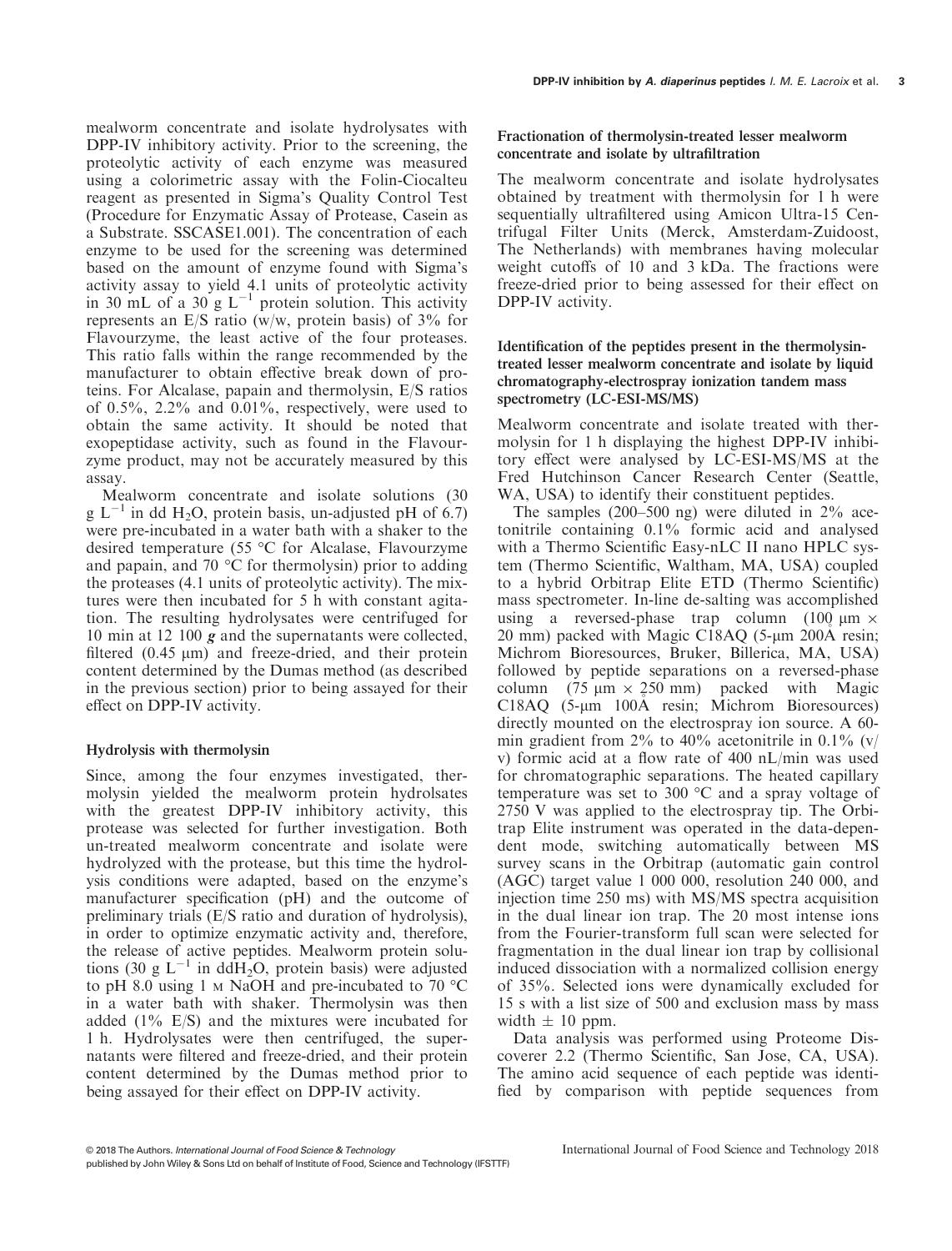A. diaperinus in the Uniprot database. Searches were performed with no enzyme; the precursor ion tolerance was set to 10 ppm and the fragment ion tolerance was set to 0.6 Da. Variable modifications included oxidation on methionine (+15.995 Da). Data were searched using Sequest HT and all search results were run through Percolator for scoring.

#### Determination of the extent of hydrolysis

The extent to which the lesser mealworm proteins were broken down during the in vitro digestion and hydrolysis with proteases was monitored by determining the content of free amino groups using the TNBS reaction as described by Lacroix & Li-Chan (2012). The amino group content of the hydrolysates and digests was reported in millimoles per gram protein by reference to an L-leucine standard curve.

#### Determination of DPP-IV inhibitory activity

The effect of the lesser mealworm digests and hydrolysates on DPP-IV activity was tested using the fluorogenic substrate Gly-Pro-AMC according to the method described in the Enzo<sup>®</sup> DPPIV Drug Discovery Kit Instruction Manual (BML-AK499). Briefly, the samples  $(10 \mu L)$  were pre-incubated for 10 min with  $25 \mu L$  of assay buffer (0.05 M Tris-HCl, pH 7.5) and 15  $\mu$ L of DPP-IV (17.3 mU mL<sup>-1</sup>). The Gly-Pro-AMC substrate  $(0.01 \text{ mm}, 50 \mu L)$  was then added and the mixture incubated at 37 °C. The fluorescence of the released AMC (excitation: 360 nm; emission: 460 nm) was measured every minute for 20–30 min using a TECAN plate reader (Infinite M200 Pro, Tecan Benelux, Giessen, The Netherlands). Positive and negative controls were also prepared by using the assay buffer in lieu of the sample and in lieu of the sample and enzyme solution, respectively.

The concentrations of samples required to cause 50% inhibition of the enzyme activity  $(IC_{50})$  were determined from the logarithmic regression equations generated by plotting the percent DPP-IV inhibition against the sample concentrations ranging from 0.1 to 1.0 mg mL<sup> $-1$ </sup> (protein basis, final assay concentration). The peptide diprotin A (Ile-Pro-Ile) was used as reference inhibitor.

### Statistical analysis

Significant differences between the samples and/or treatments were established at  $P < 0.05$  by conducting one-way analysis of variance using the general linear model and pair-wise comparison with Tukey's method (Minitab Statistical Software Version 18, Minitab Inc., State College, PA, USA). All experiments were conducted at least in triplicate.

#### Results and discussion

#### In vitro digestion of lesser mealworm protein concentrate and isolate and effect of the resulting digests on DPP-IV activity

Lesser mealworm protein isolate and concentrate were in vitro digested with pepsin and pancreatin. For both, the extent of hydrolysis increased during the peptic phase of the digestion, but more markedly following the addition of pancreatin (Fig. 1a). The breakdown of the proteins appeared to slow down during the last 60 min of pancreatic digestion, as shown by the levelling off of the primary amino groups. The protein isolate and concentrate did not differ significantly in their extent of hydrolysis throughout the course of the digestion. While the digestibility of several insect proteins has been investigated (Ramos-Elorduy et al., 1997), to the authors' knowledge, there is currently no literature in this regard on lesser mealworm protein. Nevertheless, the in vitro pepsin-pancreatin digestion of yellow mealworm  $(T.$  *molitor*), an insect belonging to the same family as A. diaperinus and presenting a similar proximal and amino acid composition (Yi et al., 2013), has recently been investigated in a study by Yi et al. (2016). The authors also observed a greater break down of the insect proteins during the *in vitro* duodenal phase of the digestion than during the gastric phase. It can be noted that the un-treated isolate and concentrate also contained some free amino groups (Fig. 1a, 0 min digestion time). Similarly, Yi et al. (2016) also observed the presence of free  $NH<sub>2</sub>$  groups in undigested T. molitor protein fractions and suggested that this might be attributable to the breakdown of the proteins by endogenous enzymes. However, in the presence study, no significant endogenous proteinase activity was measured in the concentrate and isolate.

Unlike what was observed for the extent of hydrolysis, the ability of the samples to inhibit the activity of DPP-IV increased the most rapidly during the first 60 min of digestion with pepsin (Fig. 1b). The inhibitory activity continued to increase slowly during the pancreatic phase of the digestion, but plateaued during the last hour of digestion as shown by the lack of significant differences between the percent DPP-IV inhibition measured at 120 and 180 min, and this for both the mealworm protein isolate and concentrate. The mealworm protein isolate digest obtained after 120 and 180 min of pepsin-pancreatin treatment showed a significantly higher DPP-IV inhibitory activity than the digest obtained from the mealworm protein concentrate. After 180 min of treatment, the isolate and concentrate digested displayed  $IC_{50}$  values of 0.53 and 0.71 mg mL $^{-1}$ , respectively (final assay concentration; data not shown). Over the past few years, digests from a number of dietary proteins, including those from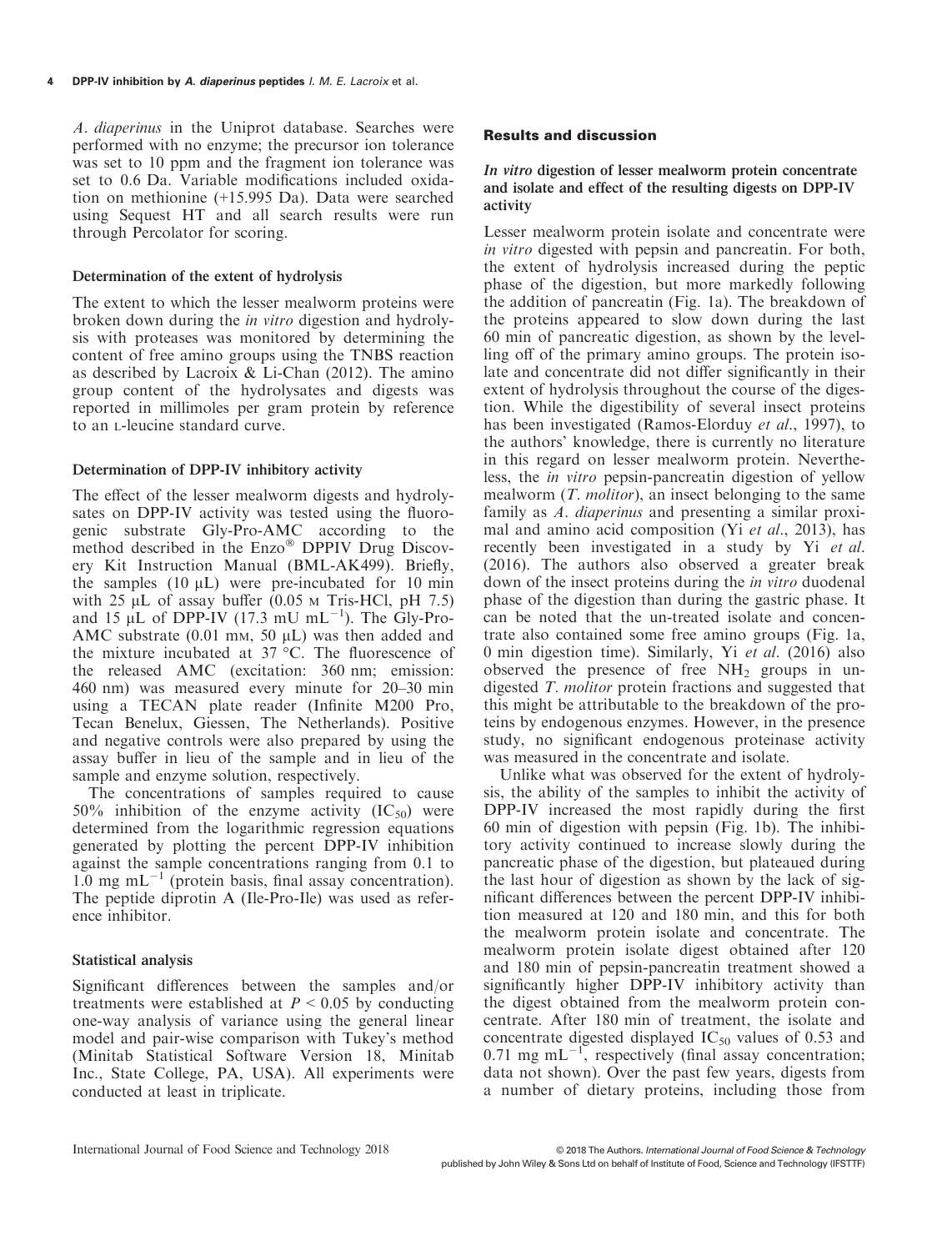



milk (Lacroix & Li-Chan, 2012), fish (Guo et al., 2015), hemp (Nongonierma & FitzGerald, 2015), bean (Mojica et al., 2015) and cricket (Hall et al., 2018; Nongonierma et al., 2018), have been shown to present DPP-IV inhibitory activity in vitro. This might be partly due to pepsin's known preference for hydrophobic and aromatic residues such as leucine, phenylalanine, tryptophan and tyrosine at the C-terminal of its substrates (Nelson & Cox, 2008), as many potent DPP-IV inhibitory peptides identified to date contain a branched-chain amino acid or an aromatic residue with a polar group in the side-chain (primarily tryptophan) at their N-terminal and/or a proline residue at their  $P_1$  position (Lacroix & Li-Chan, 2016).

# Assessment of the potential of various proteases to generate peptides with DPP-IV inhibitory activity from lesser mealworm protein concentrate and isolate

The potential of lesser mealworm protein to serve as precursors of peptides with DPP-IV inhibitory activity

was further investigated. The protein isolate and concentrate were hydrolyzed using four commercially available enzyme products with different substrate specificities: Alcalase, Flavourzyme, papain, and thermolysin. In order to compare the efficacy of the enzymes to release DPP-IV-inhibiting peptides, the hydrolysis was performed for 5 h using a concentration of each enzyme yielding the same proteolytic activity (4.1 units of proteolytic activity in 30 mL of a 30 g  $\mathbf{L}^{-1}$  protein solution).

As shown in Fig. 2b, the enzymatic treatment generated hydrolysates with varying inhibitory activity against the DPP-IV enzyme. The enzyme thermolysin produced the mealworm protein isolate hydrolysate with the highest DPP-IV inhibitory activity  $(43\%)$ whereas the treatment with Alcalase resulted in the least potent (14%). Conversely, the hydrolysates with the greatest inhibitory activity generated from mealworm protein concentrate were obtained with Alcalase and thermolysin (41% and 46%, respectively). Causing 12% and 8% of DPP-IV inhibition respectively,

<sup>©</sup> 2018 The Authors. International Journal of Food Science & Technology published by John Wiley & Sons Ltd on behalf of Institute of Food, Science and Technology (IFSTTF)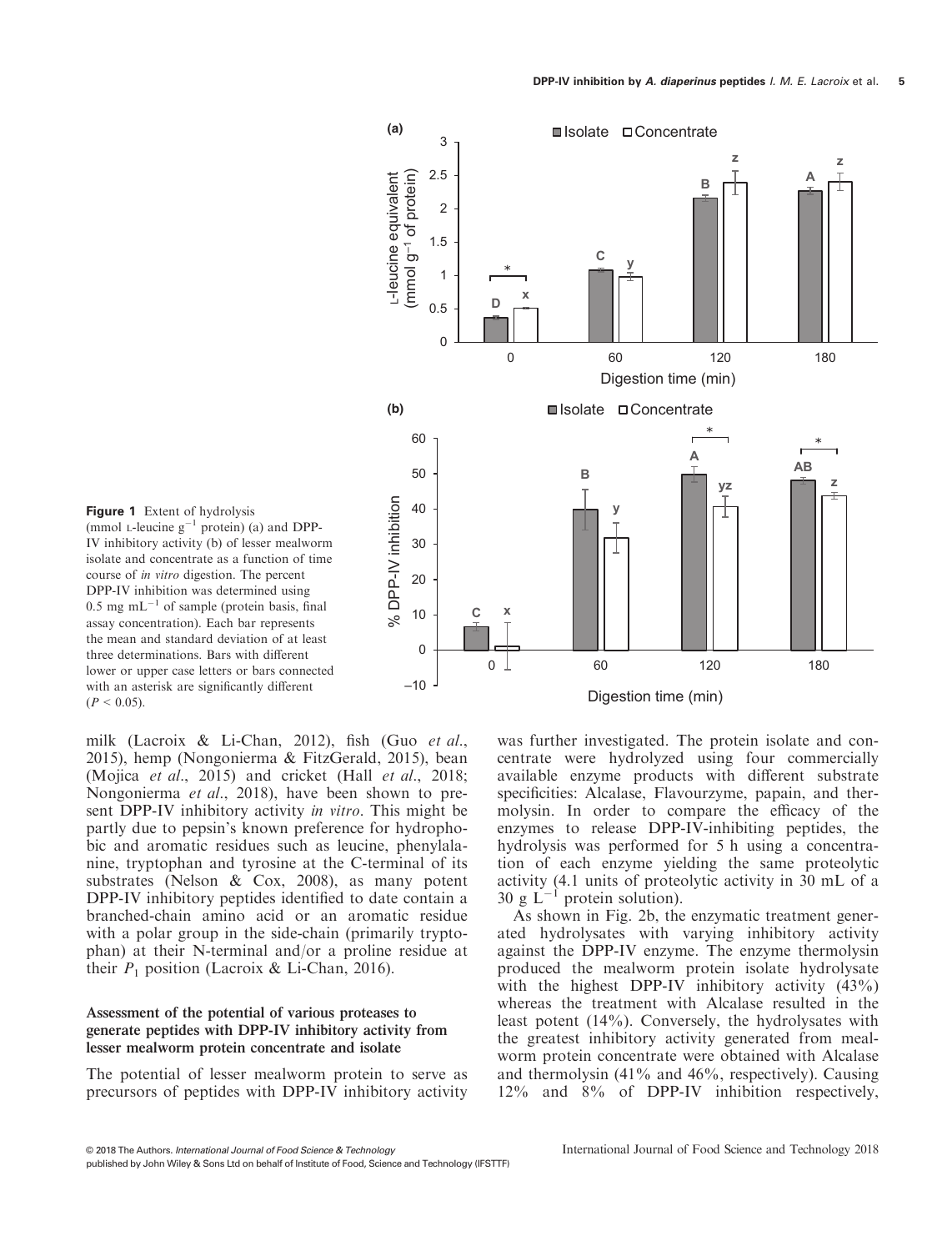

Figure 2 Extent of hydrolysis (mmol L-leucine  $g^{-1}$  protein) (a) and DPP-IV inhibitory activity (b) of lesser mealworm concentrate and isolate hydrolysates produced by 5-h treatment with Alcalase, Flavourzyme, papain and thermolysin. The percent DPP-IV inhibition was determined using 0.5 mg  $mL^{-1}$  of sample (protein basis, final assay concentration). Each bar represents the mean and standard deviation of at least three determinations. Bars with different lower or upper case letters or bars connected with an asterisk are significantly different ( $P < 0.05$ ).

Flavourzyme and papain were less effective at releasing inhibitory peptides from the protein concentrate. Neither of the two un-treated protein ingredients showed any effect on DPP-IV activity (data not shown). While Alcalase, Flavourzyme and papain have rather broad substrate specificity, the metallo-protease thermolysin is more specific, preferably cleaving substrates with bulky and aromatic residues, such as alanine, leucine, isoleucine, methionine, phenylalanine, and valine, in their  $P_1'$  position (Keil, 1992). Thermolysin, like pepsin, has also been previously successfully used to generate peptides with a number of biological activities, including antihypertensive and DPP-IV inhibitory activities (Lacroix & Li-Chan, 2012; Lee & Hur, 2017). Similarly to what was observed during the in vitro digestion, the protein isolate and concentrate did not differ significantly in their extent of hydrolysis (Fig. 2a). Hydrolysates generated by Flavourzyme and papain showed the highest extent of hydrolysis while those produced by Alcalase and thermolysin did not differ significantly in their content of free amino groups (Fig 2b).

It is interesting to note that even though the protein concentrate and isolate are both produced from lesser mealworm larvae, and showed similarities in their protein profile (Fig. 3), the hydrolysates obtained from the two substrates by treatment with Alcalase, Flavourzyme, and papain differed in their ability to inhibit the DPP-IV enzyme. This could be due to differences in the peptides released from the protein ingredients during the same enzymatic treatment as shown by the different peptide sequences identified in the thermolysin-treated samples (Table S1). Although the proximate and amino acid compositions of A. diaperinus has been reported (Yi et al., 2013), little is known on the insect specific protein composition and few protein sequences are currently available in protein databases. As a result, the ability to identify peptides present in the insect protein hydrolysates by mass spectrometry is limited. Nevertheless, the numerous bands observed between 7 and 75 kDa on the SDS-PAGE electrophoresis profiles of the un-treated protein isolate and concentrate (Fig. 3) illustrate the wide variety of proteins present in the protein ingredients.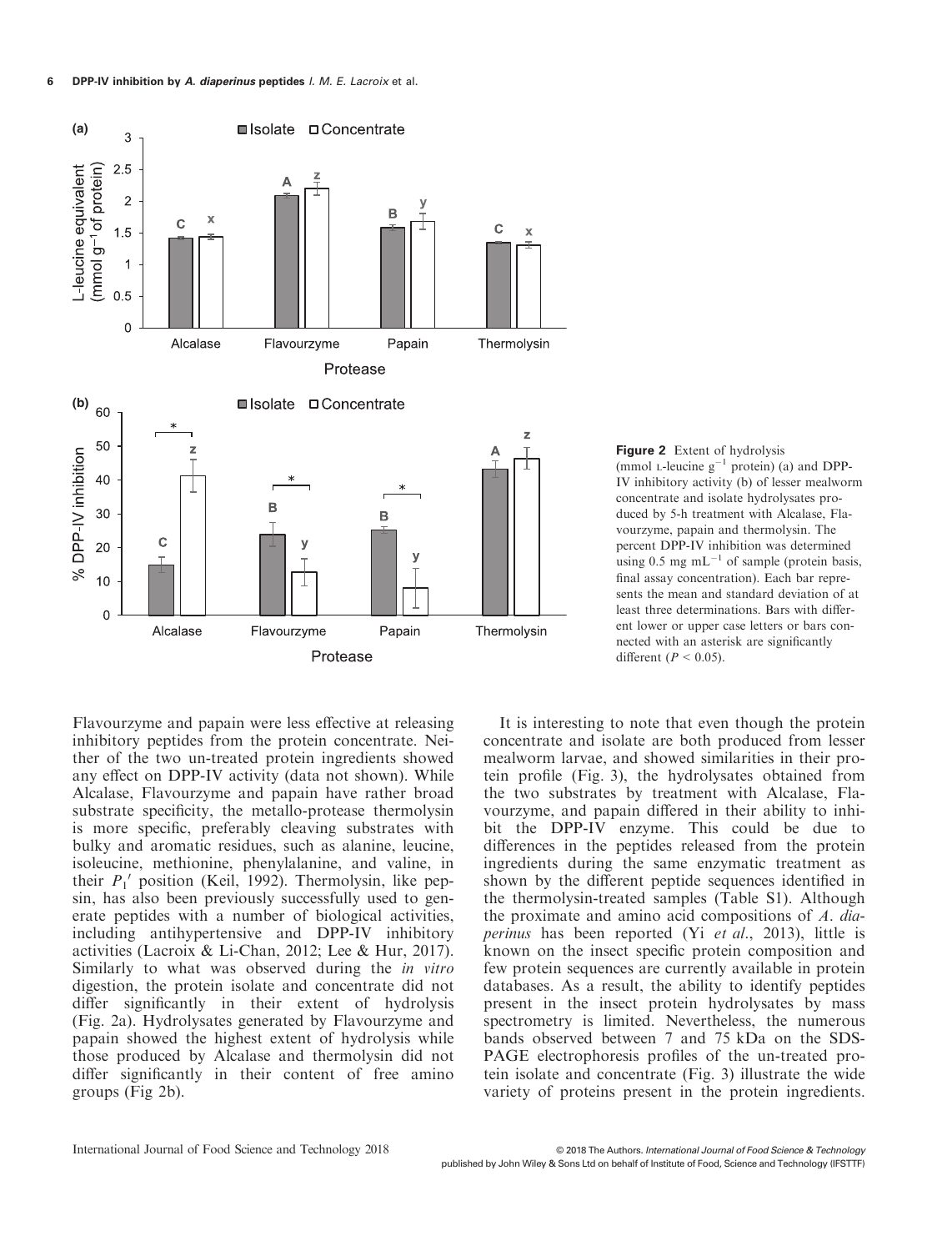

Figure 3 SDS-PAGE electrophoregrams of un-treated lesser mealworm isolate and concentrate. Lanes: 1, molecular weight markers; 2, lesser mealworm protein concentrate; 3 lesser mealworm protein isolate.

Similarly, an array of bands with a wide range of molecular weights (<14–95 kDa) was observed in the supernatant of proteins extracted from A. diaperinus in a study by Yi et al. (2013). As the exact processes used by the manufacturer to generate the protein concentrate and isolate are unknown, it is difficult to pinpoint the reason(s) behind the variation observed between the inhibitory activity of the protein concentrate and isolate obtained using the same enzymatic treatment. It can, however, be hypothesized that differences in the extraction and purification procedures used to obtain the two ingredients and/or differences in their content of non-protein components, such as fat and chitin, may have affected their hydrolysis. As the un-treated isolate and concentrate displayed no meaningful DPP-IV inhibition, the differences in inhibitory activity is unlikely to be caused by the non-protein constituents themselves.

#### Ultrafiltration of thermolysin-treated lesser mealworm protein concentrate and isolate and assessment of the resulting fractions on DPP-IV activity

Having generated the hydrolysates with the strongest effect on DPP-IV activity, the thermolysin-treated protein isolate and concentrate were fractionated by ultrafiltration to determine whether a fraction enriched in active peptides could be obtained.

As shown in Table 1, fractionation of the hydrolysates by size did not lead to the generation of fractions

**Table 1** Potency ( $IC_{50}$  values) of mealworm isolate and concentrate treated with thermolysin for 1 h and of the fractions obtained from them

| <b>Hydrolysate/fraction</b>        | $IC_{50}$ (mg mL <sup>-1</sup> ) <sup>†</sup> |                    |
|------------------------------------|-----------------------------------------------|--------------------|
|                                    | <b>Isolate</b>                                | <b>Concentrate</b> |
| Hydrolysate before ultrafiltration | $0.63 + 0.02 a$                               | $0.60 + 0.02 a$    |
| $>10$ kDa                          | $0.66 + 0.00 a$                               | $0.57 + 0.01$ b    |
| $3-10$ kDa                         | $0.64 + 0.02 a$                               | $0.57 + 0.00$ b    |
| $<$ 3 kDa                          | $0.66 + 0.05$ a                               | $0.54 + 0.05$ a    |
|                                    |                                               |                    |

 $^{\dagger}$ IC<sub>50</sub> values are the means of at least three determinations and reported as final assay concentrations. Within the same row, values with a different letters (a, b) are significantly different ( $P < 0.05$ ). No significant differences were observed between the values within the same column  $(P < 0.05)$ .

with improved DPP-IV inhibitory activity. In fact, none of the fractions were significantly more potent than the whole hydrolysate from which they were obtained from. Only the  $IC_{50}$  values of the >10 kDa and 3–10 kDa fractions differed significantly between the two mealworm hydrolysates, those obtained from the protein concentrate hydrolysate being more potent than those from the protein isolate hydrolysate. Although significant, these differences, however, were very small. Similar findings were also reported for hydrolysates generated from other proteins including those from milk (Lacroix & Li-Chan, 2012), and more recently from fish (Zhang et al., 2016). Zhang et al. (2016) ultrafiltrated a silver carp hydrolysate with DPP-IV-inhibiting properties and found that while fractions smaller than 5 kDa showed slightly improved inhibitory activity, those of higher molecular weight also displayed notable inhibitory effect. None of the fractions collected were as potent as the whole hydrolysate they were generated from. In recent years, a number of DPP-IV inhibitory peptides found to act as competitive inhibitors have been suggested to be in fact substrates for the enzyme, their apparent competitive behaviour being a kinetic artefact resulting from their substrate-like structure. As DPP-IV is known to act in vivo on rather large peptides, such as the incretin hormones glucagon-like peptide-1 (GLP-1) and glucose-dependent insulinotropic polypeptide (GIP), it is possible that peptides present in the higher molecular weight fractions may also act as substrates for the enzyme.

To date, potent peptides of length ranging from 2 to 17 amino acids long have been discovered (Lacroix & Li-Chan, 2016) and while their physicochemical characteristics such as length, hydrophobicity, net charge and isoelectric point have been studied, none other than their amino acid composition have been found to be correlated to their DPP-IV-inhibiting properties (Lacroix & Li-Chan, 2014; Nongonierma et al., 2014).

<sup>©</sup> 2018 The Authors. International Journal of Food Science & Technology published by John Wiley & Sons Ltd on behalf of Institute of Food, Science and Technology (IFSTTF)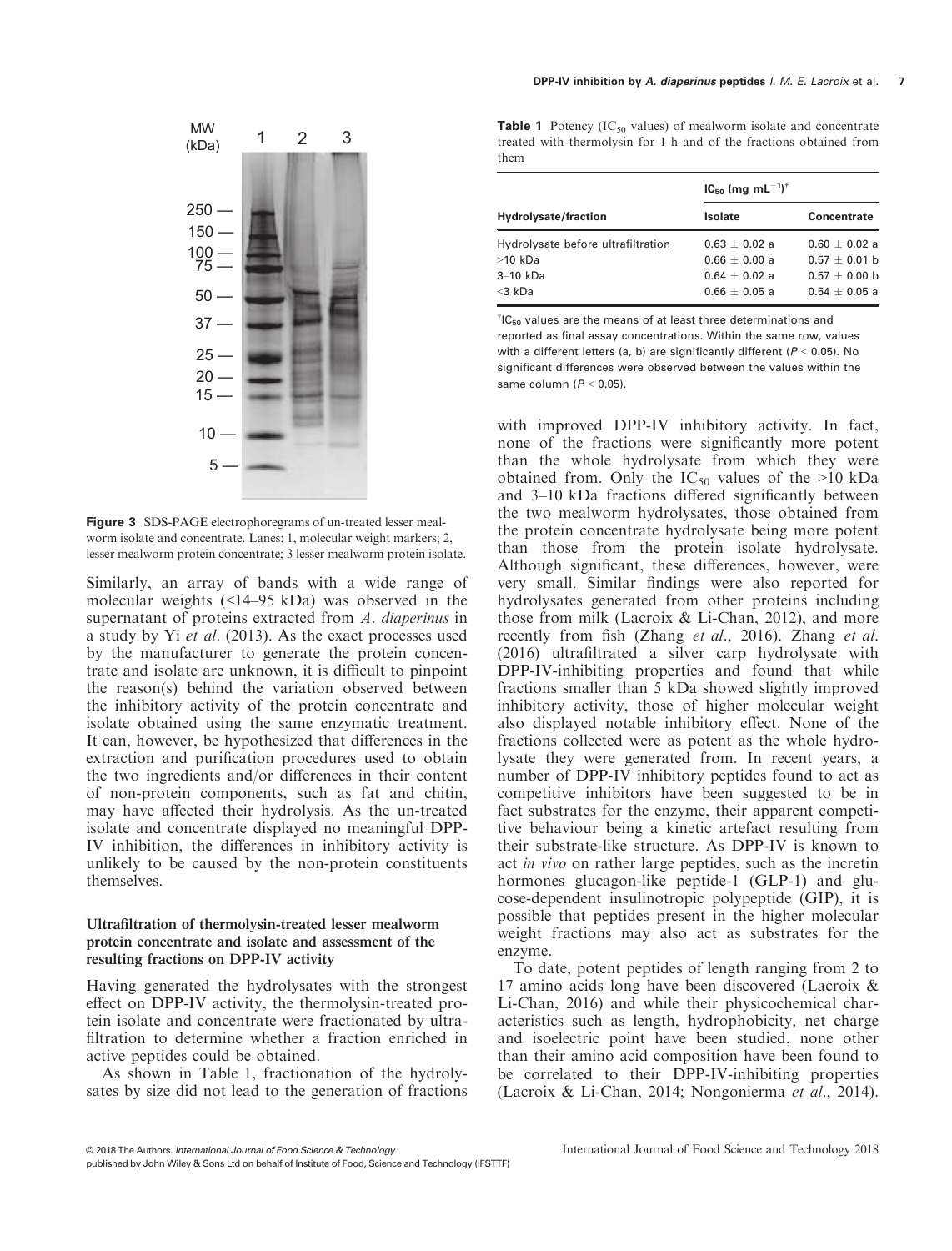The fact that no major difference in DPP-IV inhibitory activity was observed between the peptide fractions obtained in the present study is therefore in agreement with this observation.

The potency of crude hydrolysates reported in the literature typically ranges from  $\mu$ g mL<sup>-1</sup> to mg mL<sup>-1</sup> (Lacroix & Li-Chan, 2016). With  $IC_{50}$  values of 0.63 and 0.60 mg  $mL^{-1}$ , respectively, the mealworm protein isolate and concentrate hydrolysates have an inhibitory activity comparable to that of hydrolysates obtained from proteins of a variety of food commodities, including those from cricket  $(IC_{50}$  values = 0.40 to 1.01 mg mL<sup>-1</sup>) (Nongonierma et al., 2018). In vitro digestion of the thermolysin-treated protein isolate and concentrate led to a reduction in their DPP-IV inhibitory activity (IC<sub>50</sub> values of 1.2 and 1.1 mg mL<sup>-1</sup> respectively; data not shown). A decreased of inhibitory activity following the simulated in vitro digestion of a Protamex<sup>™</sup>-treated cricket protein isolate was also observed by Nongonierma et al. (2018). The authors found that after digestion, the hydrolysate showed a significantly reduced content in large molecular weight peptides and, consequently, a higher content in shorter peptides. These findings suggest that perhaps some of the active peptides originally present in the hydrolysates may be broken down by the digestive enzymes. While in vitro data do not necessarily translate in vivo, these findings suggest that the DPP-IV inhibiting capacity of mealworm peptides may be reduced in humans.

Compared to food protein hydrolysates, the potency of synthetic DPP-IV inhibitors (e.g. gliptins) currently used for the treatment of type 2 diabetes  $(IC_{50}$  in the nM range) (Hunziker et al., 2005) or the tripeptide Ile-Pro-Ile which is to date the most potent sequence found to occur in food proteins  $(IC_{50}$  value of 1.6  $\mu$ g mL<sup>-1</sup>; data not shown) is much greater. This is, however, to be expected as, unlike pure synthetic compounds or pure single peptides, hydrolysates are composed of a complex mixture of peptides many of which may not present any activity.

### Conclusion

Results from the present study showed that peptides with *in vitro* DPP-IV inhibitory activity can be generated from two commercially available protein extracts from lesser mealworm. To the authors' knowledge, this is the first time that proteins from A. diaperinus are shown to be precursors of bioactive peptides. Products obtained by in vitro gastrointestinal digestion and hydrolysis with thermolysin of both protein ingredients were found to be more effective at inhibiting the DPP-IV enzyme than those generated using Alcalase, Flavourzyme and papain. While the potency of the protein isolate and concentrate hydrolysates produced from the same enzymatic treatment generally differed, active peptides could be generated from both ingredients.

These findings suggest the potential of lesser mealworm protein hydrolysates to serve as functional food ingredients to help improve glycemic regulation. Further research is, however, needed to identify the active peptides responsible for the observed inhibitory activity. In order to exert their effect in vivo, DPP-IV inhibitors have to be absorbed in the lumen and reach the capillary bed within the intestinal wall where the enzyme can be located near the cells responsible for the secretion of the incretins. Therefore, the bioavailability of lesser mealworm-derived peptides is a factor that also needs to be explored.

#### Acknowledgments

The authors would like to thank Dr. Eunice Li-Chan for the helpful discussion and for providing valuable feedback on this manuscript and Lisa Nader Jones from The Fred Hutchinson Cancer Research Center for her help with LC-ESI-MS/MS analysis and peptide sequencing. This research was financially supported by the European Union's Horizon 2020 research and innovation programme under the Marie Skłodowska-Curie grant agreement No. 703929.

#### **References**

- Belluco, S., Losasso, C., Maggioletti, M., Alonzi, C.C., Paoletti, M.G. & Ricci, A. (2013). Edible insects in a food safety and nutritional perspective: a critical review. Comprehensive Review in Food Science and Food Safety, 12, 296-313.
- Daliri, E.B.-M., Lee, B.H. & Oh, D.H. (2017). Current trends and perspectives of bioactive peptides. Critical Review in Food Science and Nutrition, 12, 1–12.
- Deacon, C.F. & Lebovitz, H.E. (2016). Comparative review of dipeptidyl peptidase-4 inhibitors and sulphonylureas. Diabetes, Obesity and Metabolism, 18, 333–347.
- Feng, Y., Chen, X.-M., Zhao, M. et al. (2017). Edible insects in China: utilisation and prospects. Insect Science, 1–15.
- Filippatos, T.D., Athyros, V.G. & Elisaf, M.S. (2014). The pharmacokinetic consideration and adverse effects of DPP-4 inhibitors. Expert Opinion on Drug Metabolism & Toxicology, 10, 787–812.
- Guo, L., Harnedy, P.A., Zhang, L. et al. (2015). In vitro assessment of the multifunctional bioactive potential of Alaska pollock skin collagen following simulated gastrointestinal digestion. Journal of the Science of Food and Agriculture, 95, 1514–1520.
- Hall, F., Johnson, P.E. & Liceaga, A. (2018). Effect of enzymatic hydrolysis on bioactive properties and allergenecity of cricket (Gryllodes sigillatus) protein. Food Chemistry, 262, 39–47.
- Hunziker, D., Henning, M. & Peters, J.-U. (2005). Inhibitors of dipeptidyl peptidase IV — recent advances and structural views. Current Topics in Medicinal Chemistry, 5, 1623–1637.
- Janssen, R.H., Vincken, J.-P., van den Broek, L.A.M. & Fogliano, V. (2017). Nitrogen-to-protein conversion factors for three edible insects: Tenebrio molitor, Alphitobius diaperinus, and Hermetia illucens. Journal of Agricultural & Food Chemistry, 65, 2275–2278.
- Jao, C.-L., Hung, C.-C., Tung, Y.-S., Lin, P.-Y., Chen, M.-C. & Hsu, K.-C. (2015). The development of bioactive peptides from